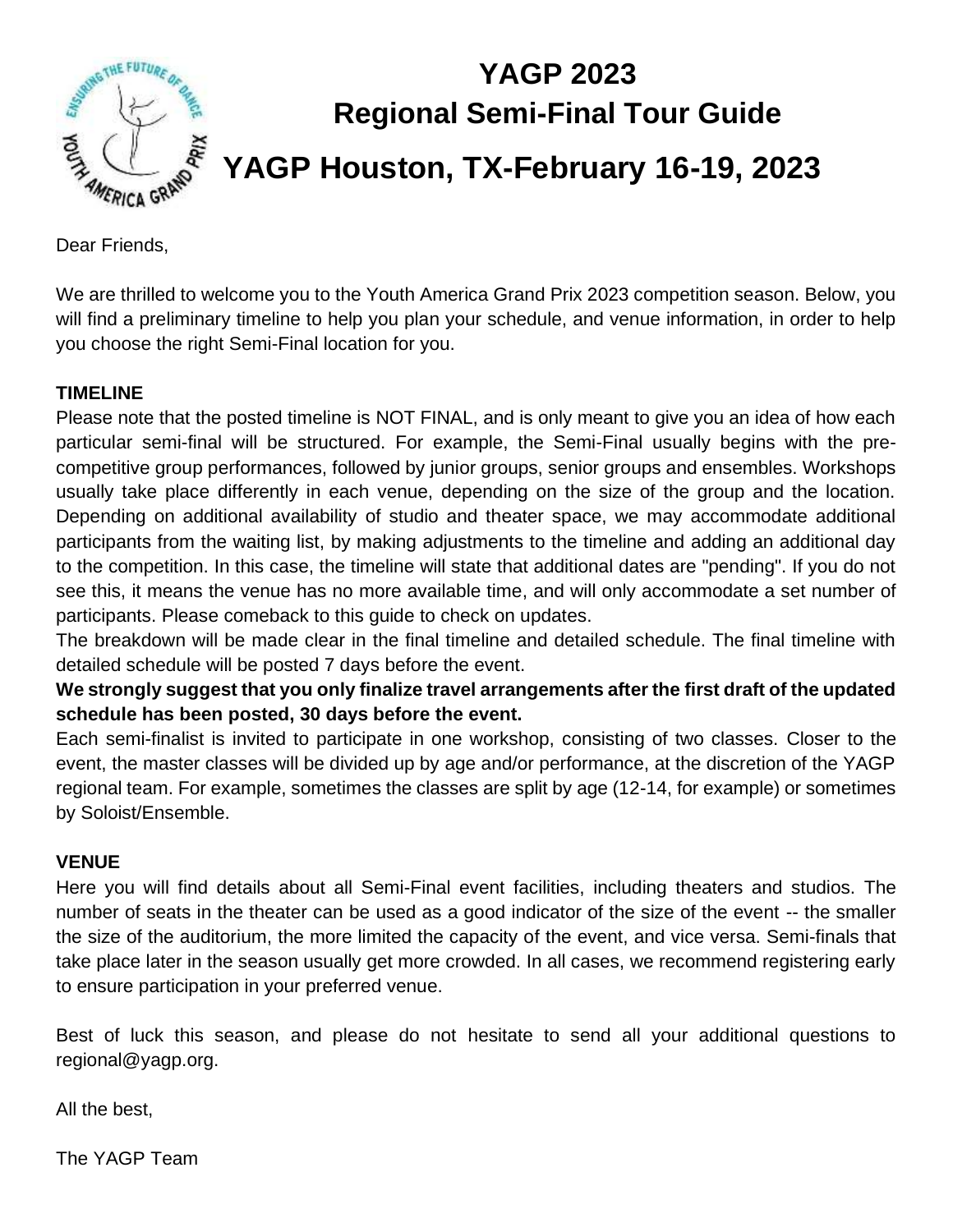# **YAGP 2023 Houston, TX Important Information**

### **About the Venue:**

The historic Cullen Performance Hall is located on the campus of University of Houston, less than 15 minutes drive from Houston's downtown area. Master Classes usually take place at Houston Ballet's state of-the-art facilities, featuring some of the largest and best-equipped studios in the country. The studios are well located in the very heart of Houston's Theater District. There is a hotel close to campus, but please keep in mind that it has limited availability. This is a great semifinal venue choice for those who are planning to fly: the Houston Airport is one of the biggest hubs in the country and has many convenient, connecting flights from virtually anywhere.

### **Theater:**

**Theater:** Cullen Performance Hall **Address:** 4800 Calhoun Road, Houston, TX 77004 **Website:** http://www.uh.edu/cullen-performance-hall/ **Stage Size:** 36' X 30' **Auditorium Size**: 1,531 seats **Nearby restaurants**: A variety of options within a short walking distance from Theater **Parking**: Welcome Center Garage, 4400 University Dr, Houston, TX 77204 \$10/day cash only, roughly 8 minute walk to Cullen Performance Hall



# **Studios:** Pending